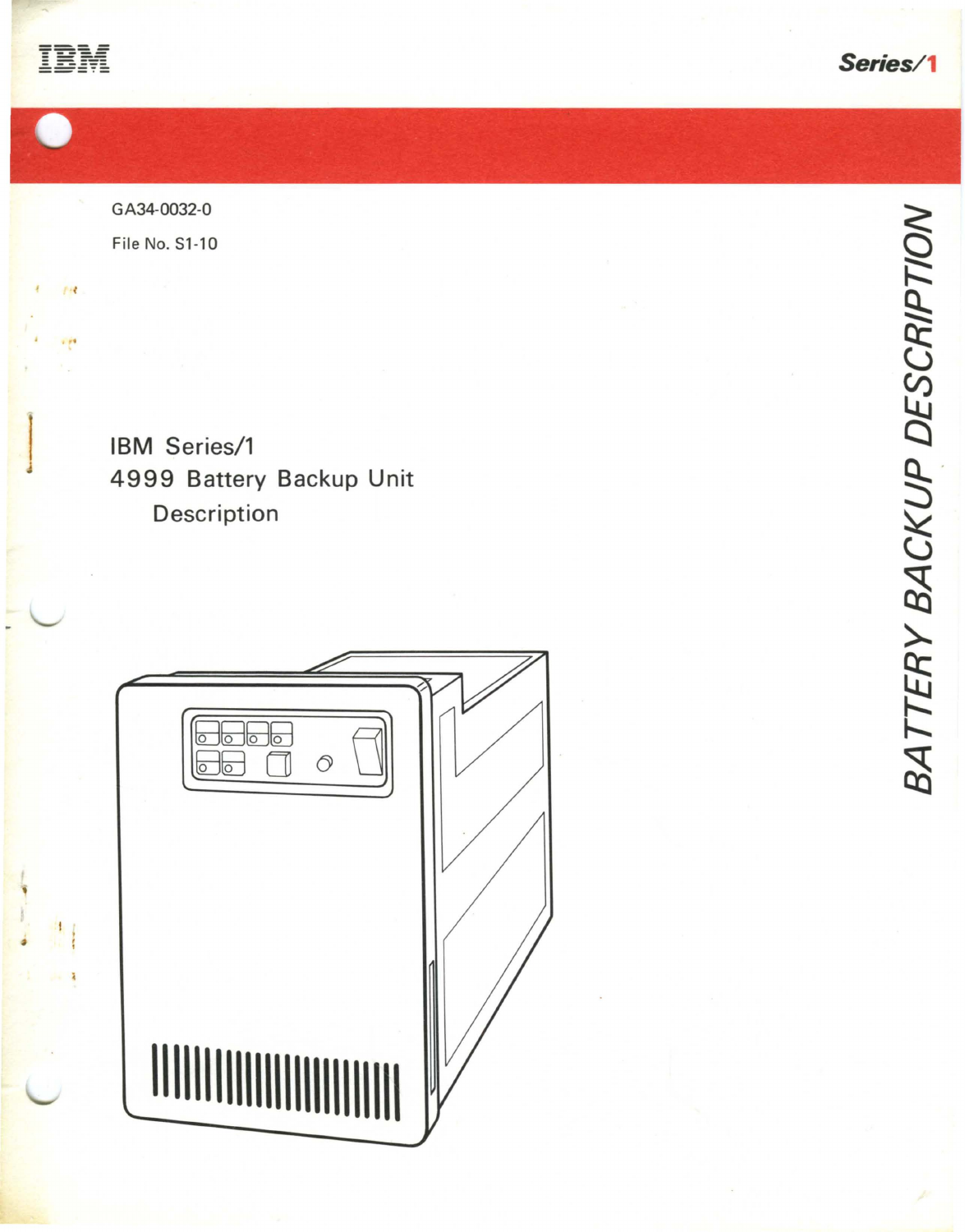c

 $\bigcap$ 



GA34-0032-0 File No. 51-10

IBM Series/1 4999 Battery Backup Unit Description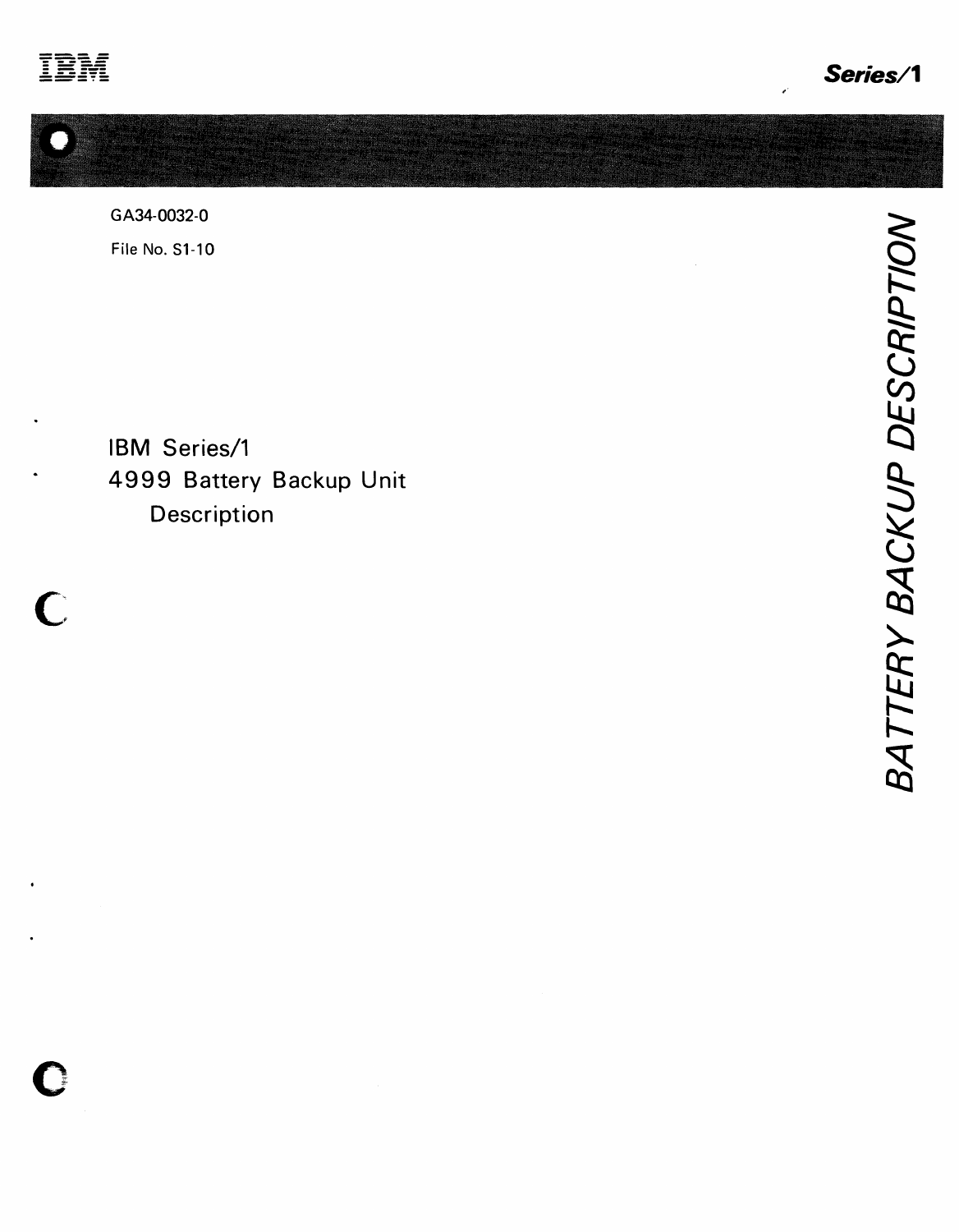#### First Edition (March 1977)

This manual contains information previously contained in the IBM 4955 and 4953 Processor and Processor Features Description manuals GA34-0021-0 and GA34-0022-0 respectively and obsoletes the Battery Backup Unit chapters in the referenced manuals.

o

 $\overline{C}$ 

Changes are periodically made to the information herein; any such changes will be reported in subsequent revisions or Technical Newsletters. Before using this publication in connection with the operation of IBM systems, have your IBM representative confirm that editions are applicable and current.

Requests for copies of IBM publications should be made to your IBM representative or the IBM branch office serving your locality.

A form for readers' comments is provided at the back of this publication. If the form has been removed, send your comments to IBM Corporation, Systems Publications, Department 27T, P.O. Box 1328, Boca Raton, Florida 33432. Comments become the property of IBM. ~

© Copyright International Business Machines Corporation 1977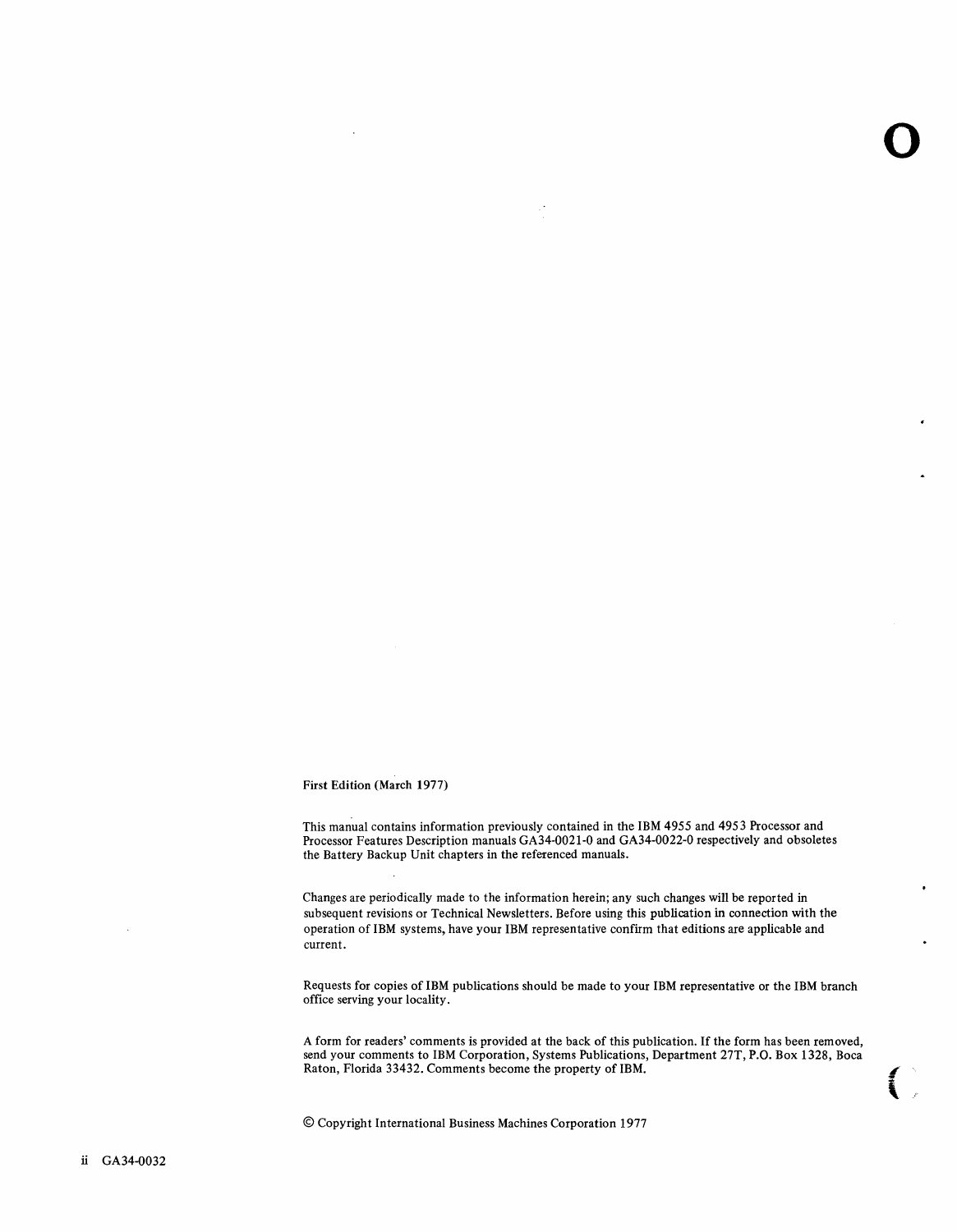**Contents** 

Preface v Related Publications v Chapter 1. Introduction 1-1 General Description 1-2 Physical Description 1-3 Customer Requirements 1-4 Battery and Battery Charger 1-4 Environment and Battery Wiring 1-4 Instant Power Orf (lPO) Interlock 1-4 Chapter 2. Functional Description 2-1 Description 2-1 AC Power 2-1 DC Power 2-1 Line Voltage Sensing 2-1 Battery Voltage Sensing 2-2 On-Battery Mode 2-2 Auxiliary Transfer Contacts 2-2 Controls and Indicators 2-2 Utility Power On/Off Switch 2-2 Battery Circuit Breaker 2-2 Reset Pushbutton 2-3 Utility Power Indicator 2-3 Backup Power Indicator 2-3 Standby Indicator 2-3 On-Battery Indicator 2-3 Low Battery Indicator 2-3 Offline Indicator 2-3

c

c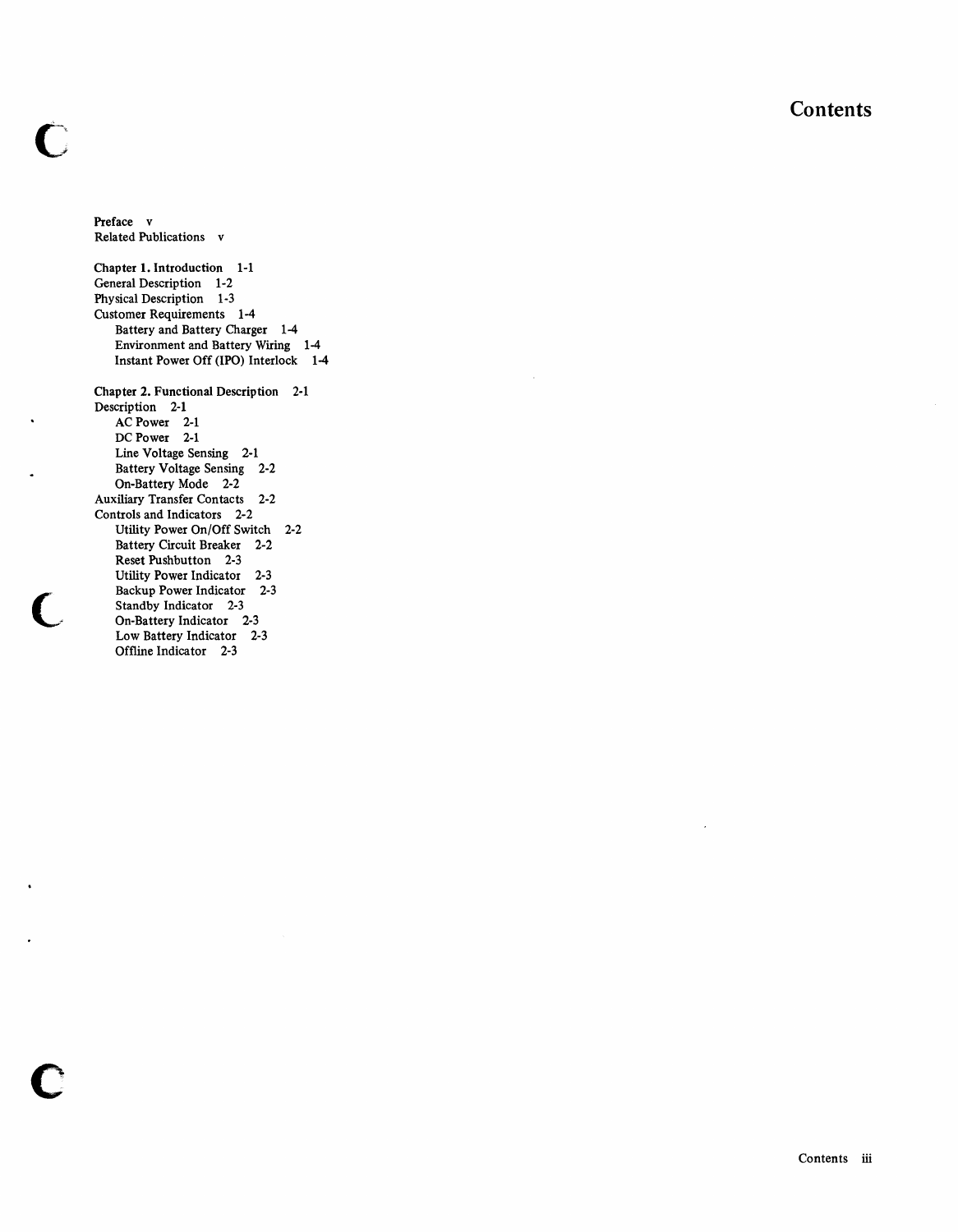iv GA34-0032

 $\left(\begin{array}{c} 1 \\ 1 \end{array}\right)$ 

 $\cdot$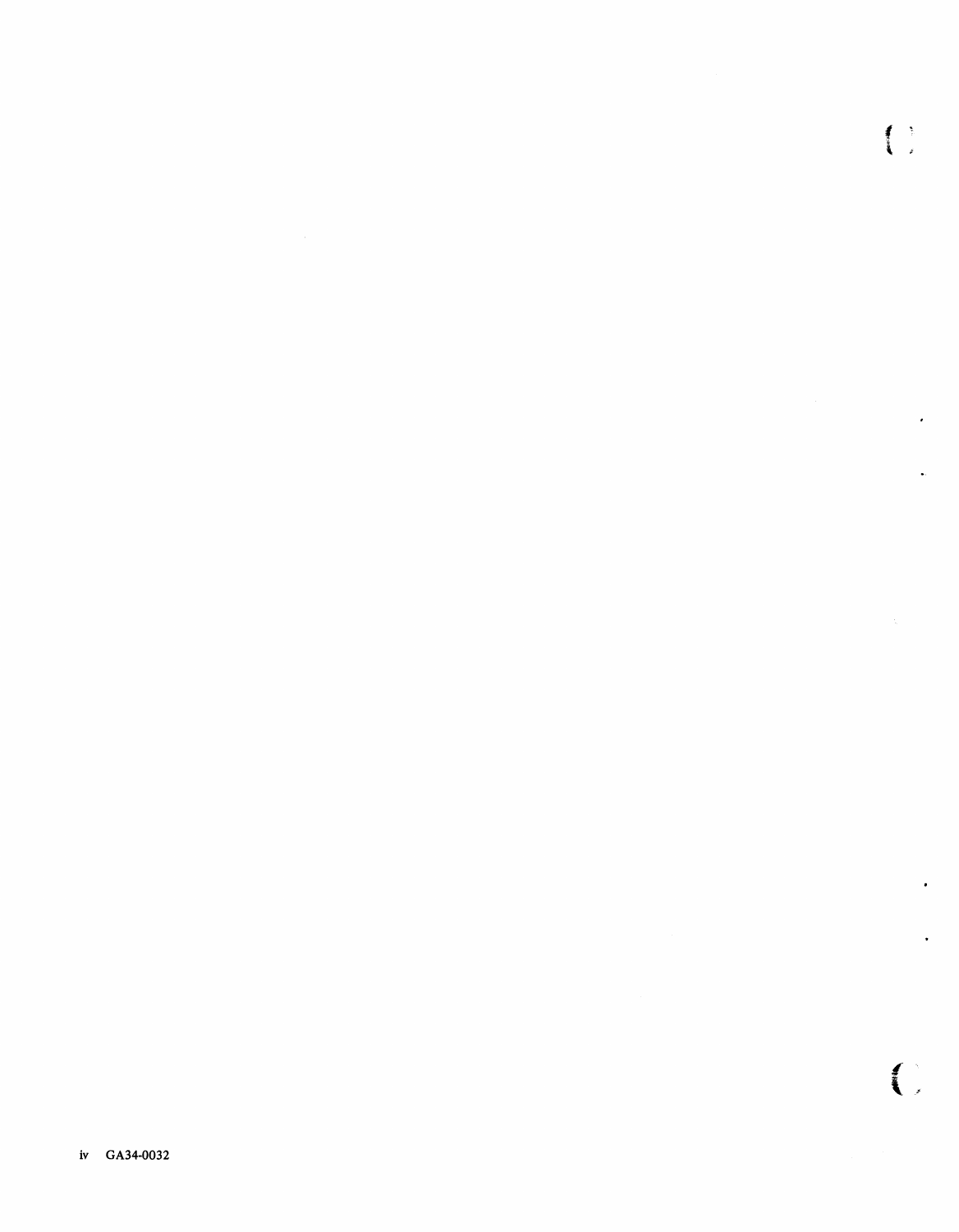This publication describes the IBM Series/l 4999 Battery Backup Unit. The battery backup unit supplies and monitors ac utility power to the IBM Series/l 4955 or 4953 Processor units and, when the utility power is inadequate, it substitutes dc-to-ac inverted backup power from a customer-supplied battery. This backup power prevents the loss of main storage data during a utility power failure. The topics discussed include:

- Physical and functional descriptions
- Controls and indicators

c

• Customer battery, battery charger, and environmental requirements

This document is written primarily for IBM and customer service personnel, engineers, and technicians.

#### Related Publications

- *IBM Series/l System Summary,* GA34-0035
- *IBM Series/l* 4955 *Processor and Processor Features Description,* GA34-0021
- *IBM Series/l* 4953 *Processor and Processor Features Description,* GA34-0022
- *IBM Series/l Installation Manual-Physical Planning,*  GA34-0029
- *IBM Series/l Operator's Guide,* GA34-0039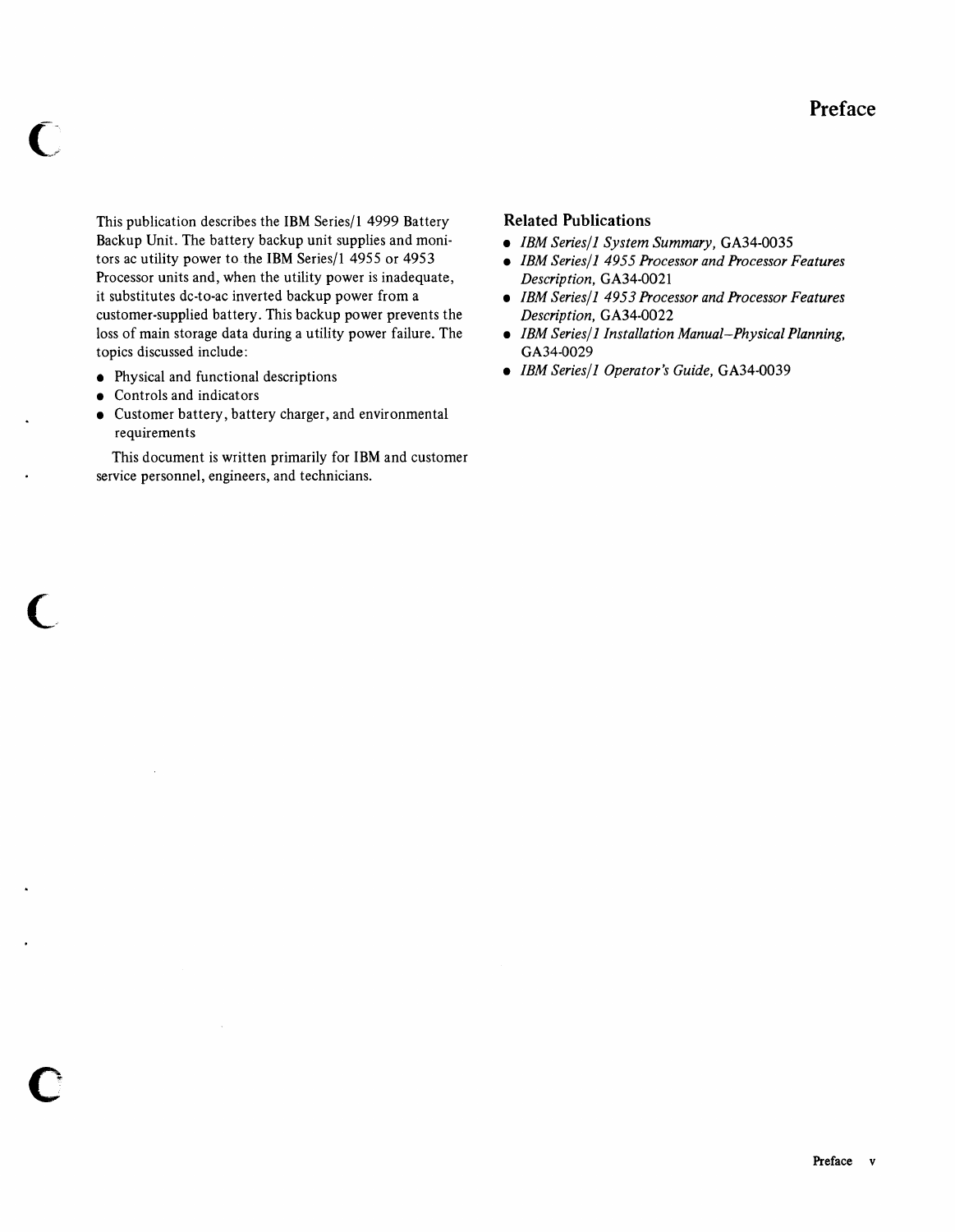$\ddot{\phantom{0}}$ 

 $\mathbf{k}$ 

 $\blacksquare$ 

 $\sim$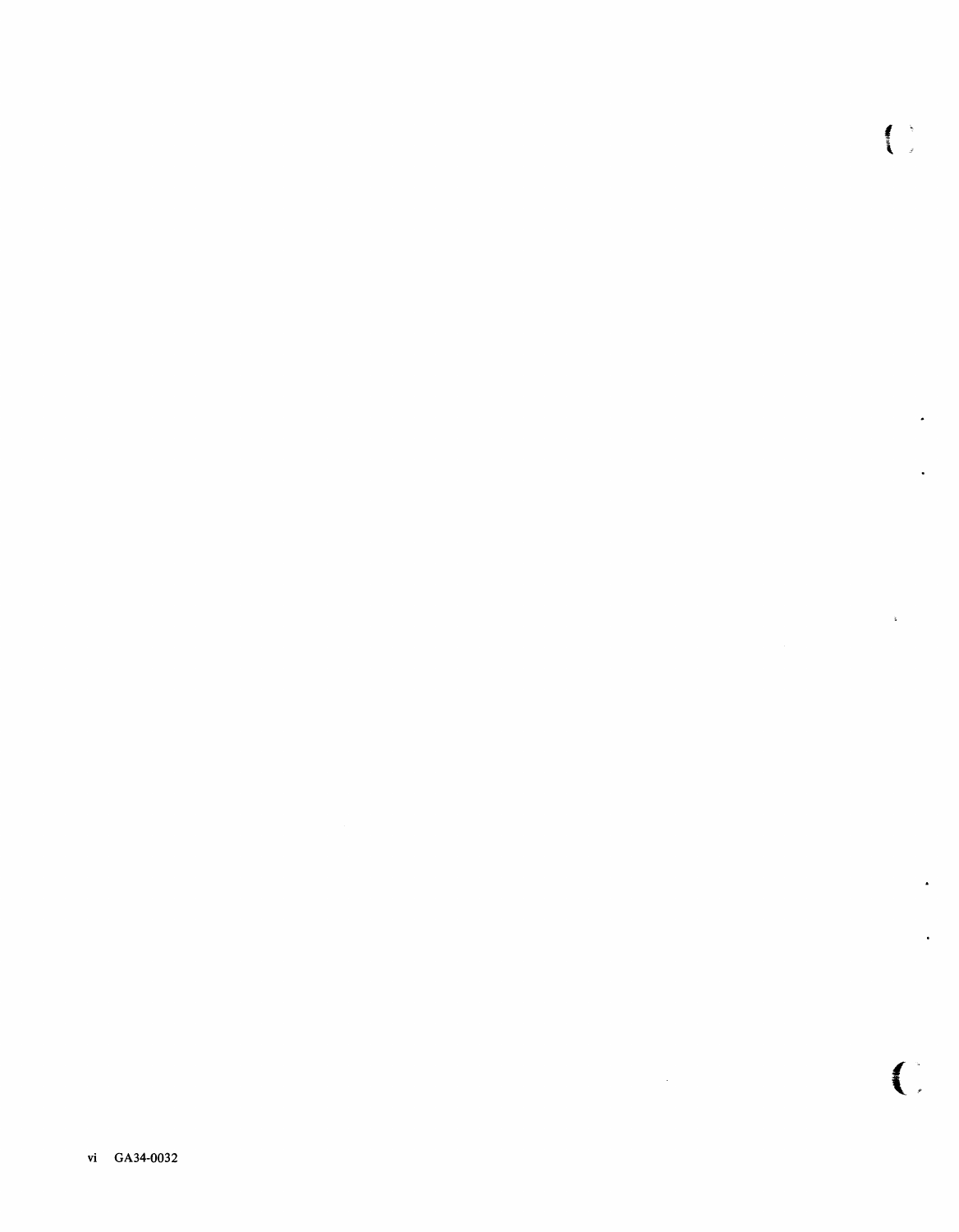# **Chapter 1. Introduction**

The **IBM** Series/I 4999 Battery Backup Unit (Figure 1-1) supplies and monitors ac utility power to the **IBM** Series/l 4955 or 4953 Processor units and, when the utility power is inadequate, it substitutes dc-to-ac inverted backup power from a customer-supplied battery. This backup power prevents the loss of main storage data during a utility power failure. The **IBM** Series/I 4999 Battery Backup Unit will be referred to as the "4999" in the remainder of this document.

Two models of the 4999 are available:

c

c

Model  $1-50/60$  Hz utility power with a nominal voltage between 100V and 127V RMS Model 2-50/60 Hz utility power with a nominal voltage between 200V and 240V RMS

Both models mount in one-half width of a 483 mm (19 in.) wide by 356 mm (14 in.) high rack position in the **IBM**  4997 Rack Enclosure. The mounting requires a rack mounting fixture.

The battery and battery charger are supplied by the customer to meet the specific requirements of his application.



Figure 1-1. IBM 4999 battery backup unit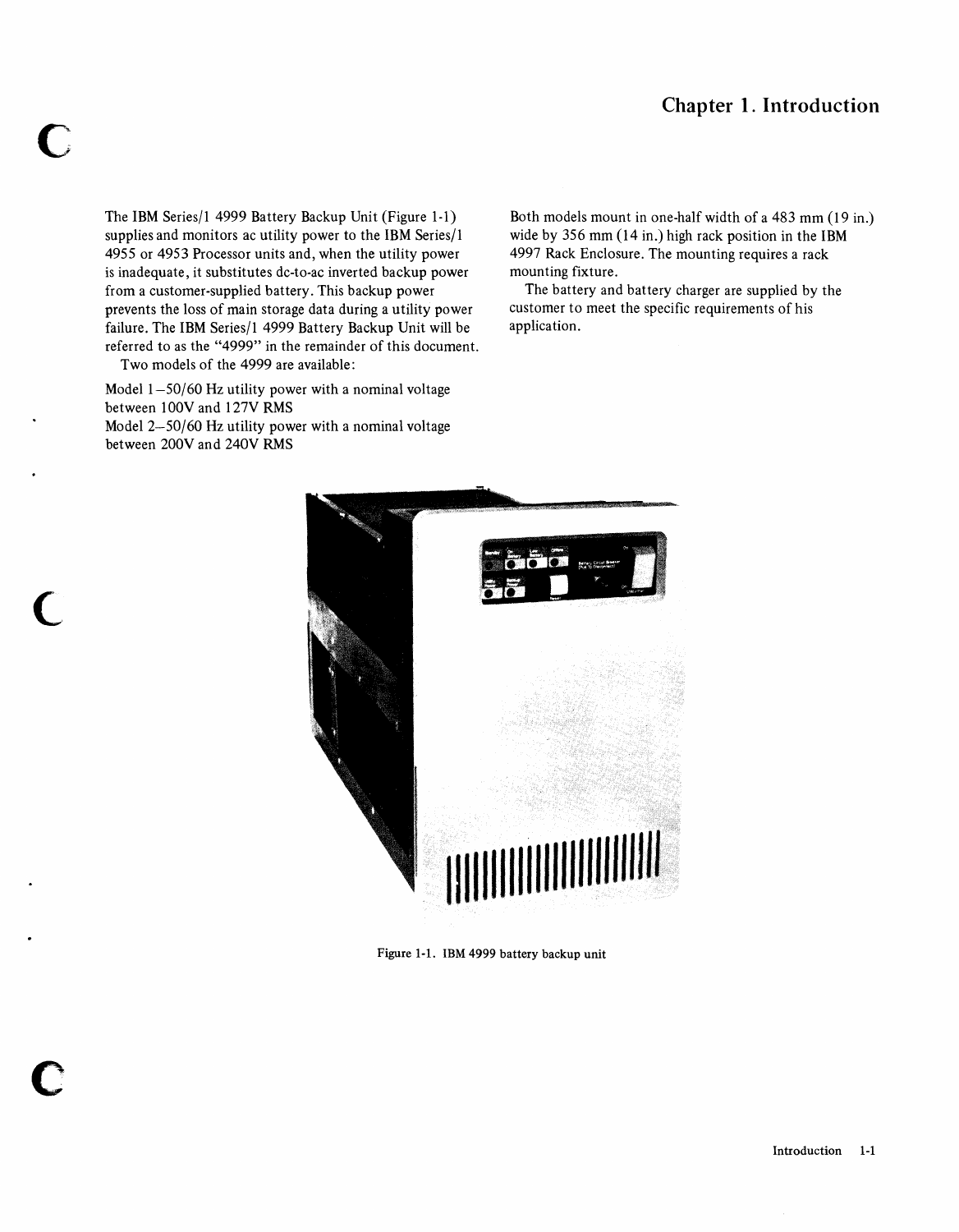### **General Description**

The 4999 can power only one processor and its associated cooling fans and is not designed to back up an I/O expansion unit or any I/O devices. However, the 4999 can support a processor containing any combination of the following:

- 125W or 300W power supply
- Up to 128K bytes of storage
- A full complement of I/O feature cards

During normal operation, the 4999 supplies ac utility power directly to the processor (Figure 1-2). If the ac utility power dips below approximately 80 volts (160 volts for Model 2) or is lost completely, the 4999 dc-to-ac inverter is

activated and the transfer circuitry supplies square-wave ac power to the processor. If the ac utility power returns before the battery capacity has been exceeded, the 4999 switches the processor back to the ac utility power source. If the battery capacity is depleted, the 4999 will switch the processor back to the ac utility power source (whether the voltage has returned or not) and enter an offline condition (the Offline indicator lights). Refer to "Chapter 2. Functional Description" for a more detailed description of the functions performed by the 4999.

An ac failure produces a class interrupt in the processor causing PSW bit 15 to remain on as long as power is supplied by the battery.

> I  $\tilde{\tilde{\mathbf{z}}}$



Figure 1-2. IBM 4999 operation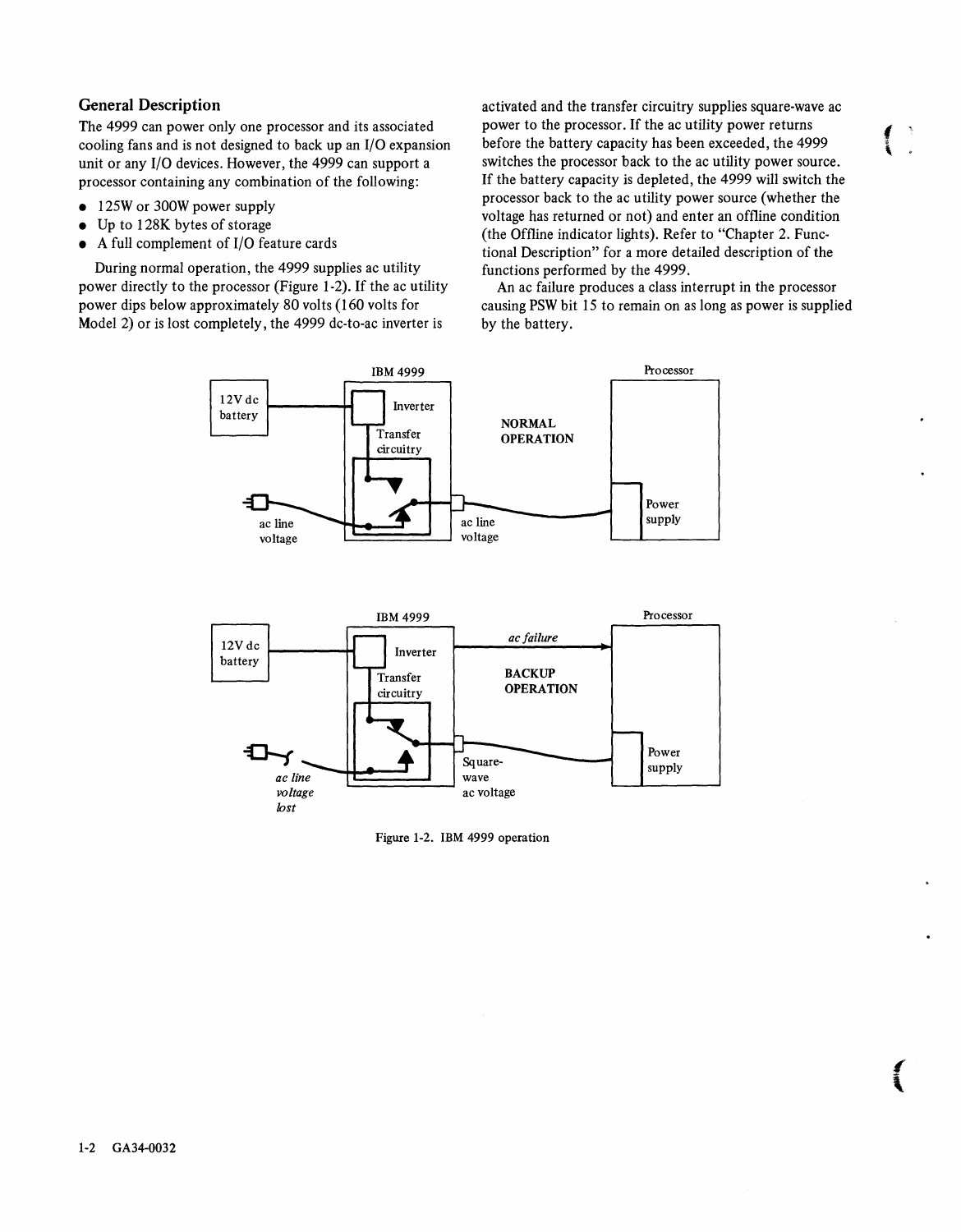#### Physical Description

 $\begin{bmatrix} 1 & 1 \ 1 & 2 \end{bmatrix}$ 

c

The following are the physical specifications of the 4999:

Depth 508 mm (20 in.) plus 38 mm (1.5 in.) for battery connection block

Width 216 mm (8.5 in.) Height 356 mm (14.0 in.)

Weight 31.98 kg (70.5 lb)

The 4999 is mounted via an adapter into one-half width of a standard Electronic Industry Association RS-310B (19 inch) rack. The controls and indicators are located on the front console and the fuses are accessible on the rear panel, on the inverter card through the front panel, and on a frame cross member through the top cover. Figure 1-3 shows the locations of the external components.



For Model 2, sense/ctl uses two 0.1 A S.B. fuses; and inverter output uses two 4A 250V fuses.

Figure 1-3. Physical details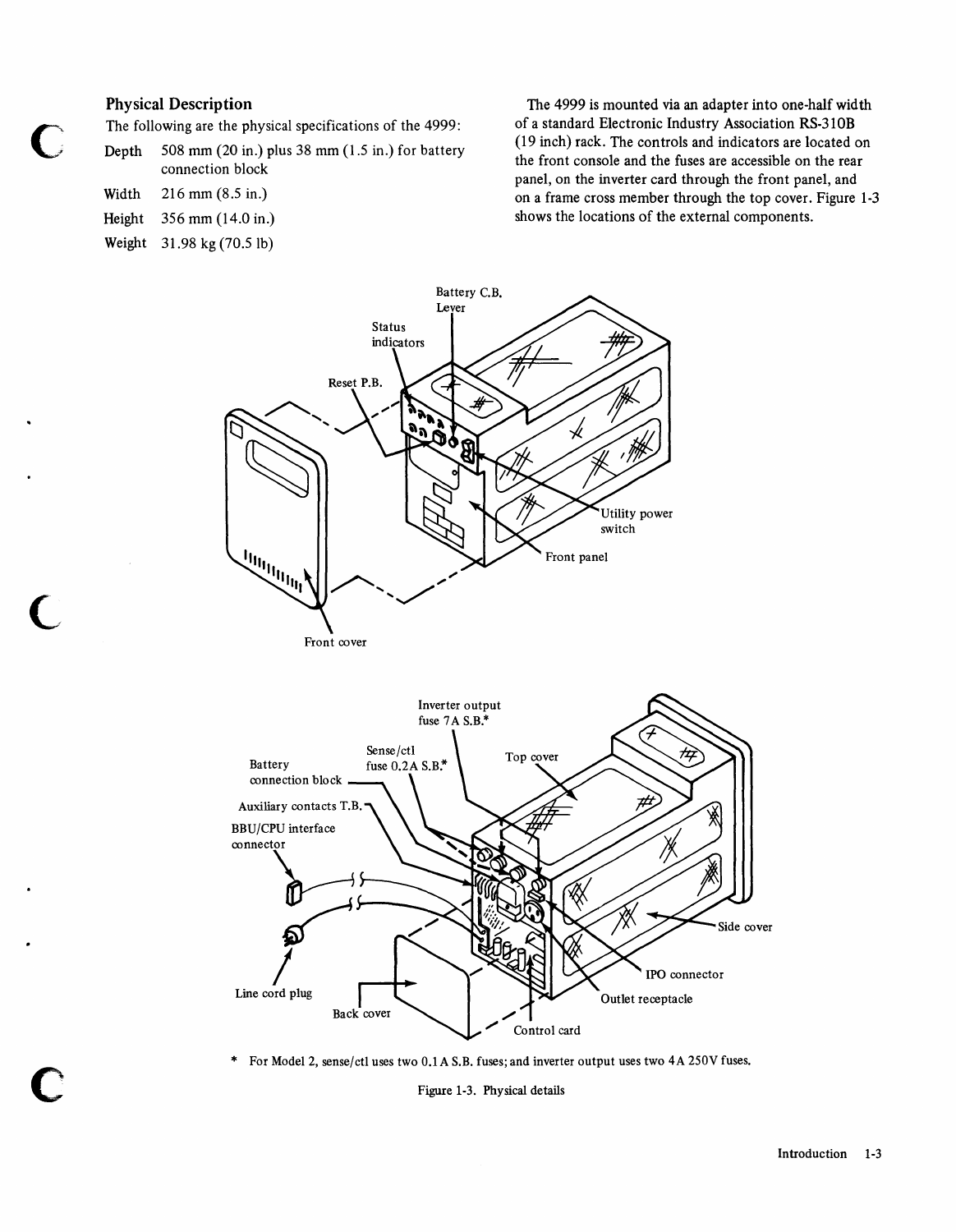### Customer Requirements

### *Battery and Battery Charger*

The customer-supplied battery should be a sealed lead-acid or nickel-cadmium type designed for use near electronic equipment. The battery should have a capacity of 40-ampere hours minimum at a one-hour discharge rate. A 12-volt dc lead-acid, sealed-cell automotive battery rated at 100 ampere hour minimum is recommended. A battery of this type can power the 4999 from 20 to 60 minutes (depending on load, temperature, condition of battery, etc.).

The battery charger has to be selected to fit the customer's application. Obviously, it should be capable of maintaining the battery at a sufficient level to support the processor as needed. Normally, a 30-hour recharge rate is sufficient, but if utility power experiences more interruptions than normal, a charger with a 10-hour rate may be required. The charger should have a 3-conductor cord and be Underwriter's Laboratory (U.L.) approved.

A charger which operates from 100-127 Vac may be used for a 4999 Model 2.

### *Environment and Battery Wiring*

Environmental and battery wiring requirements are detailed in *IBM Series/l Installation Manual-Physical Planning,*  GA34-0029. Detailed installation instructions are shipped with the 4999.

### *Instant Power Off (IPO) Interlock*

A mating cable is provided with the 4999 to connect it from the 3-position IPO connector (Figure 1-3) to the IBM 4997 Rack Enclosure utility power assembly. This cabling provides IPO capability. If the 4999 is not installed in an IBM 4997 rack, provisions for IPO must be made. This can be accomplished by the customer integrating the cable into his IPO system by connecting it to a single set of I-ampere, 16-volt dc non-inductive contacts which open when IPO is invoked.

Detailed IPO installation instructions are shipped with the 4999.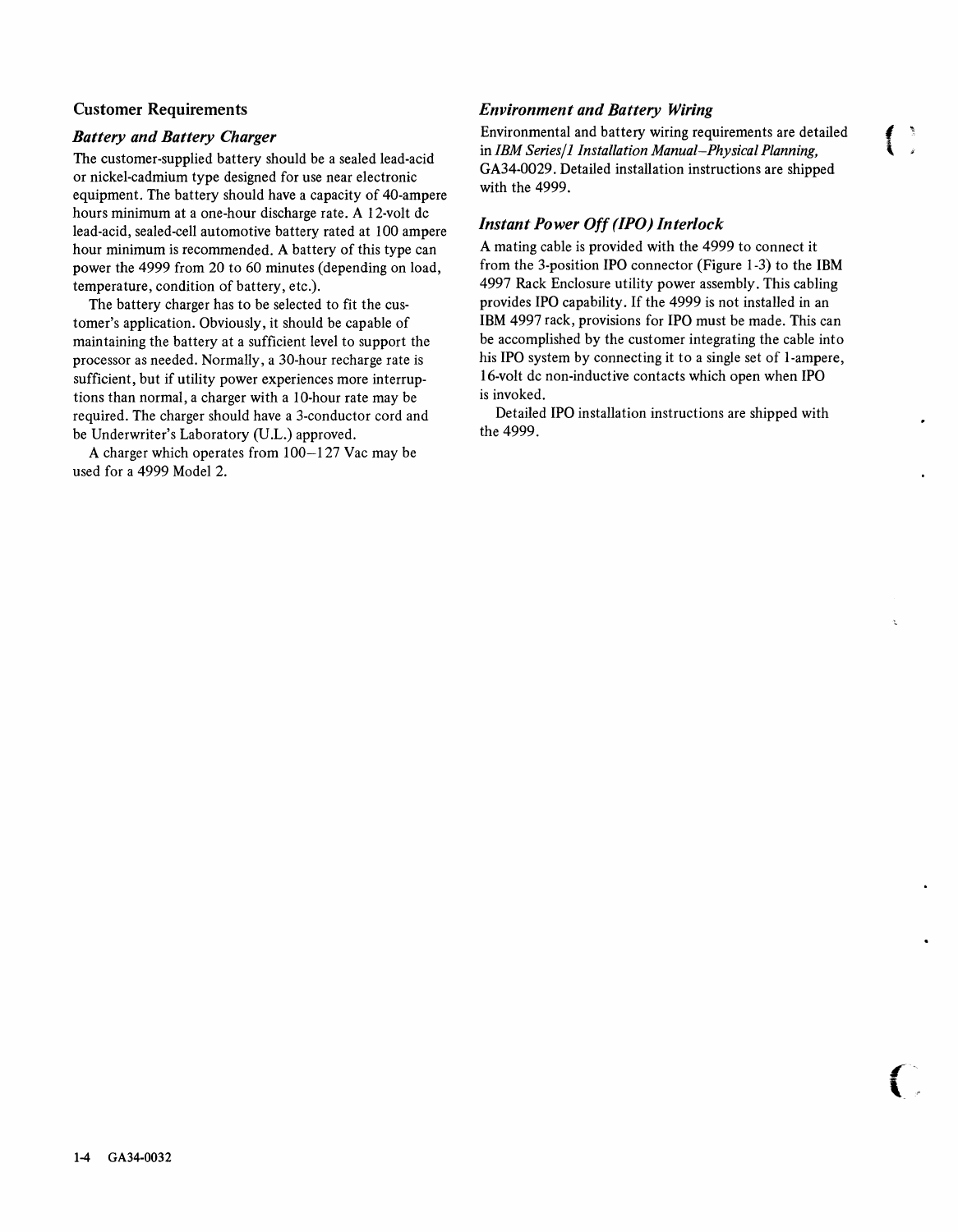#### **Description**

c

c

c

To provide backup should a line-voltage dip or loss occur, the 4999 must perform ac and dc voltage sensing and switching. These functions are described briefly in the following sections. The function blocks shown in Figure 2-1 are number keyed to the descriptions.

#### *AC Power*

AC power  $\blacksquare$  is supplied to the 4999 and the processor power supply when (1) the Utility Power On/Off switch is On, (2) the IPO interlock is closed, and (3) the Reset button is pressed. With these conditions met, the Utility Power indicator lights.

Once the processor power supply is energized, a processor-on signal  $\overline{2}$  is sent back to the 4999.

### *DC Power*

When the 70-ampere circuit breaker is closed, battery power is available at the inverter  $\mathbf{S}$  for backup when needed.

#### *Line Voltage Sensing*

The 4999 monitors ac line voltage for any drops below a set point of 80 volts  $\pm$  0.5 volts (160 volts  $\pm$  1 volt for Model 2)  $\blacksquare$ . If a drop of this magnitude occurs, the 4999 disconnects ac line voltage and switches the processor to dc-to-ac inverted backup power. The energy stored in the processor power supply is sufficient to carry the processor while the 4999 is switching it to backup power. The processor will remain on battery backup power for at least one-half second.



plugs into this outlet.

Figure 2-1. IBM 4999 block diagram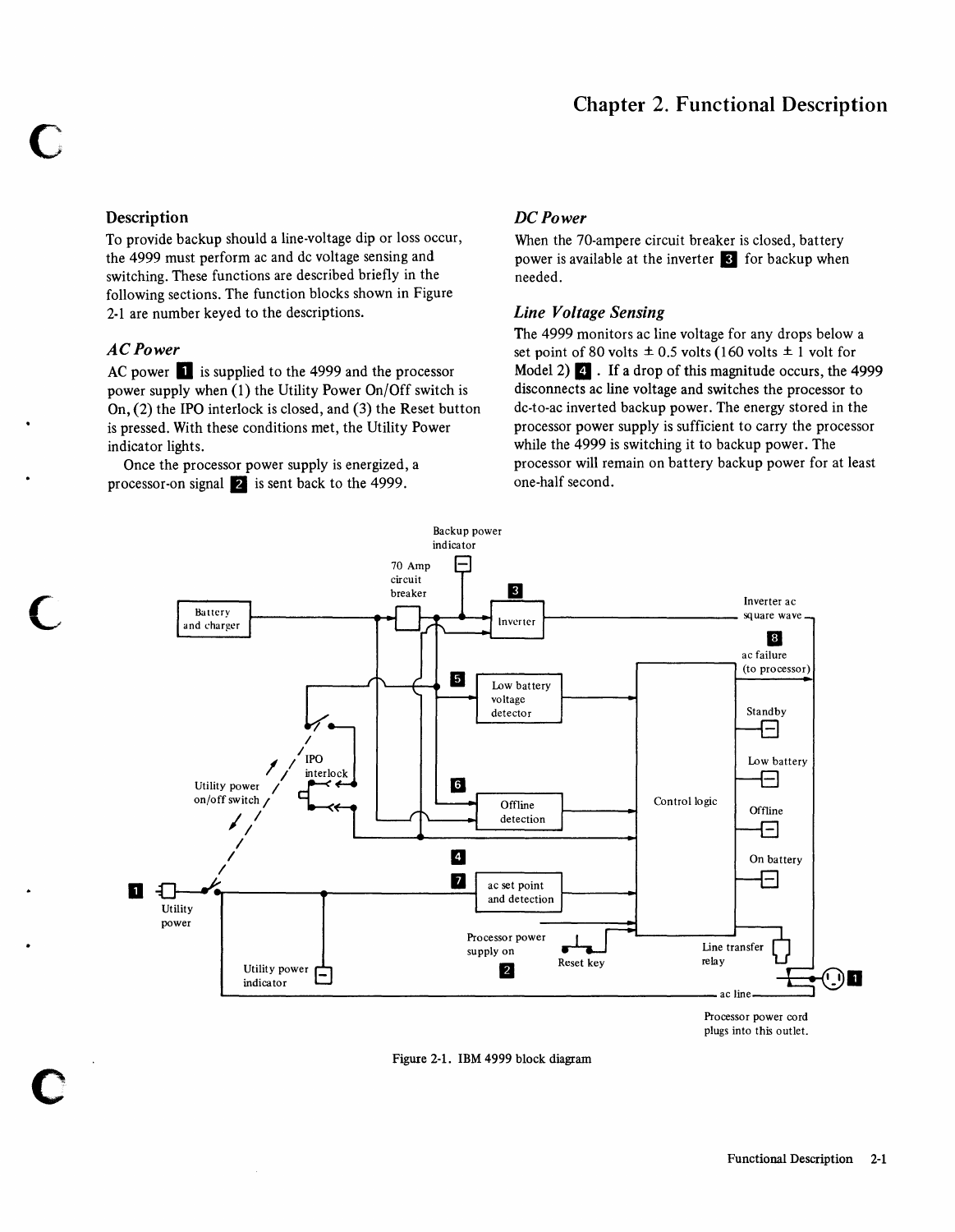### *Battery Voltage Sensing*

The 4999 continuously monitors the battery voltage  $\overline{5}$ and if it drops below 11.2 volts  $\pm$  1.8%, the Low Battery indicator lights. If a battery voltage drop to 10.8 volts  $\pm$  1% is detected **6**, the Offline indicator lights. If the 4999 is supplying dc-to-ac inverted backup power to the processor when the Offline indicator lights, the processor is returned to the utility ac line. This reversion to the utility ac line power occurs whether the line voltage has returned or not. If the utility ac line voltage has not returned, the processor automatically initiates a shutdown sequence.

After an Offline indication, the 4999 cannot switch the processor to backup power until the battery has recovered to 12.5 volts  $+3\%,-2\%$  and the Reset button has been pushed.

### *On-Battery Mode*

The 4999 is in the on-battery mode while it is supplying backup power to the processor. This mode is indicated when the On-Battery indicator is lit.

While in the on-battery mode, the 4999 monitors the battery and ac line voltages. If the battery power dissipates to a low enough level, the Offline indicator lights as detailed in the previous section.

When the 4999 senses that the utility ac line voltage has returned to 87.5 volts  $+0$ ,  $-2.5$  volts (175 volts  $+0$ ,  $-5$  volts for Model 2)  $\blacksquare$ , it switches the processor back to ac line power.

While the 4999 is in the on-battery mode, it continuously sends an ac failure signal  $\mathbf{\mathcal{E}}$  to the processor to maintain an "ac warning" condition. This signal produces a class interrupt in the processor by causing PSW bit 15 to remain on as long as the power is being supplied by the battery.

### Auxiliary Transfer Contacts

A single-pole double-throw relay contact set that is synchronous with the transfer circuitry shown in Figure 2-1 is available for the customer's use. The relay contacts are wired to the screw-type terminal block at the rear of the unit. The relay contacts are rated for a 5 ampere,

(  $\ddot{\tilde{\mathbf{z}}}$ 

 $\overline{C}$ 

24 volt dc non-inductive load. The terminal board positions are:

| Terminal 1: | Normally closed  |
|-------------|------------------|
| Terminal 2: | Common (movable) |

Terminal 3: Normally open

The relay contacts transfer, in either direction, within 15 milliseconds of the transition of the ac failure signal.

#### Controls and Indicators

The controls and indicators shown in Figure 2-2 are located on the front panel (console).

### *Utility Power On/Off Switch*

In the On position, this rocker switch applies ac power to the 4999, the processor receptacle, and the Utility Power indicator. When in the Off position, it removes all ac power from the 4999, turning off the Utility Power indicator.

### *Battery Circuit Breaker*

The 70-ampere Battery Circuit Breaker protects the processor by automatically removing the battery power if excessive current is drawn.

When the circuit breaker is pushed in, battery power is applied to the inverter, detection, and control circuitry and the Battery Power indicator is lit. When pulled out to the disconnect position, all battery power is removed and the Battery Power indicator goes off.



Figure 2-2. Controls and indicators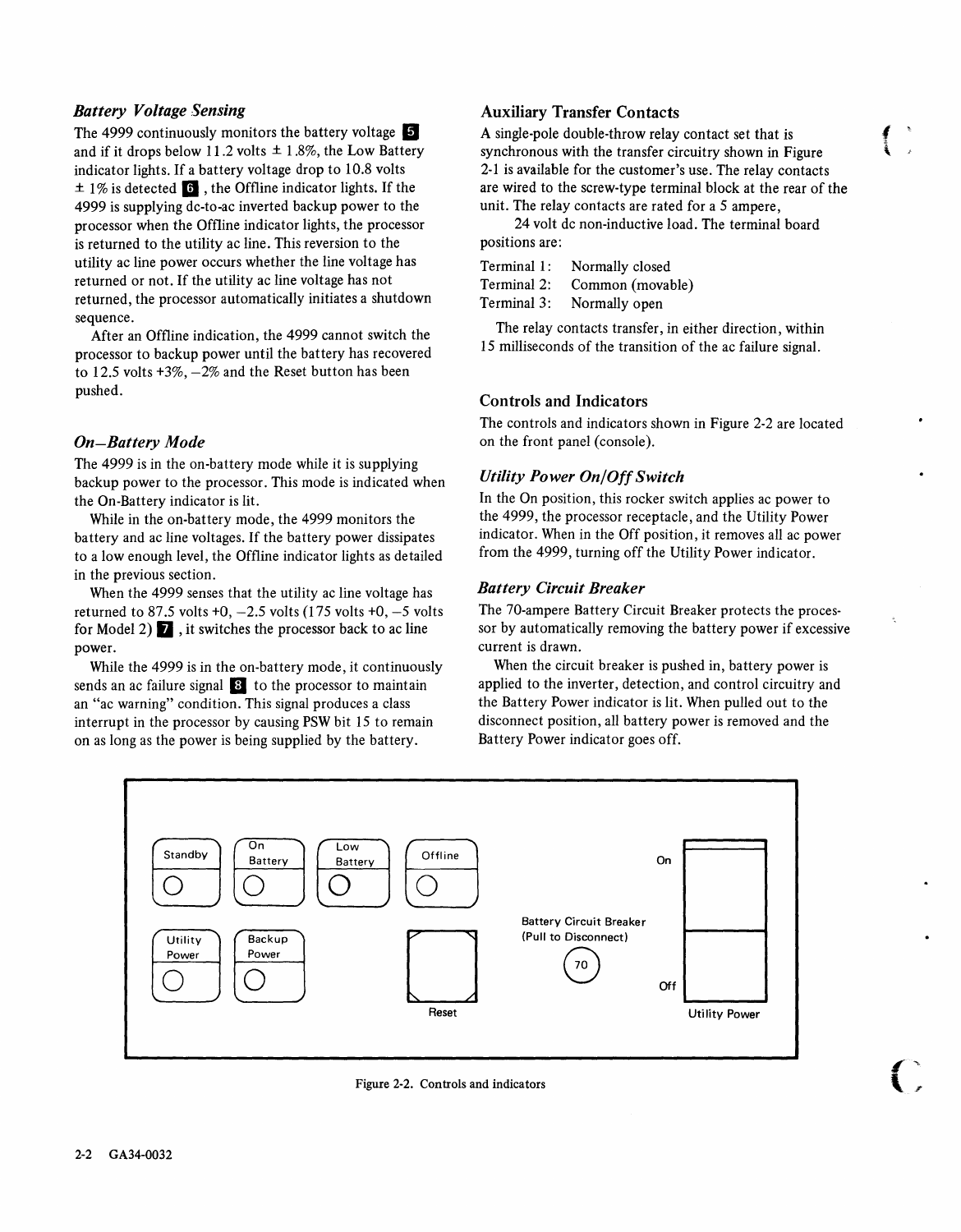### *Reset Pushbutton*

The Reset switch, a momentary pushbutton, resets the 4999 control logic to the Standby mode after ac power is turned on during initial startings or after the battery has recovered from an offline condition (see "Offline Indicator" in this section).

### *Utility Power Indicator*

The Utility Power indicator lights when the Utility Power switch is placed in the On position and ac line voltage is available to the 4999.

### *Backup Power Indicator*

The Backup Power indicator lights when the Battery Circuit Breaker is pushed in and battery power is available.

### *Standby Indicator*

The Standby indicator lights when the following conditions are satisfied:

- The Utility Power switch is On.
- The processor power supply is On.
- The ac line voltage is at least 80 volts  $\pm$  0.5 volts  $(160 \text{ volts} \pm 1 \text{ volt} \text{ for Model } 2).$
- The battery voltage has not dropped below 10.8 volts  $± 1\%$  causing an offline condition.

## *On-Battery Indicator*

c

The On-Battery indicator lights when battery power is being supplied to the processor via the dc-to-ac inverter. This onbattery mode occurs within 15 milliseconds of a low-voltage

detection and lasts for at least 0.5 second. The on-battery mode is exited when the line voltage reaches 87.5 volts  $+0.0, -2.5$  volts,  $(175 \text{ volts} +0.0, -5 \text{ volts}$  for Model 2) provided no offline condition has occurred (see "Low Battery and Offline Indicators").

## *Low Battery Indicator*

During the on-battery mode, both the ac line and battery voltages are monitored. If the battery drops below 11.2 volts  $\pm$  1.8%, the Low Battery indicator lights. The indicator remains lit until the battery has recovered to 12.5 volts  $+2\%$ ,  $-3\%$ . If the battery voltage drops to below 10.8 volts  $\pm$  1% and adequate ac voltage is not available, the 4999 automatically enters an offline mode.

### *Offline Indicator*

The Offline indicator lights when the battery voltage drops below 10.8 volts  $\pm$  1%. If the battery voltage drop occurs while the 4999 is in the on-battery mode, the processor is switched to ac line power. If adequate ac power is not available, the processor automatically powers down.

If the battery voltage drop occurs while the 4999 is in the standby mode, the processor remains on ac line power. If this ac power is lost, the processor is powered down.

The Offline indicator remains lit until:

- 1. The battery voltage has recovered to 12 volts +3%,-2%.
- 2. The Reset pushbutton is pressed.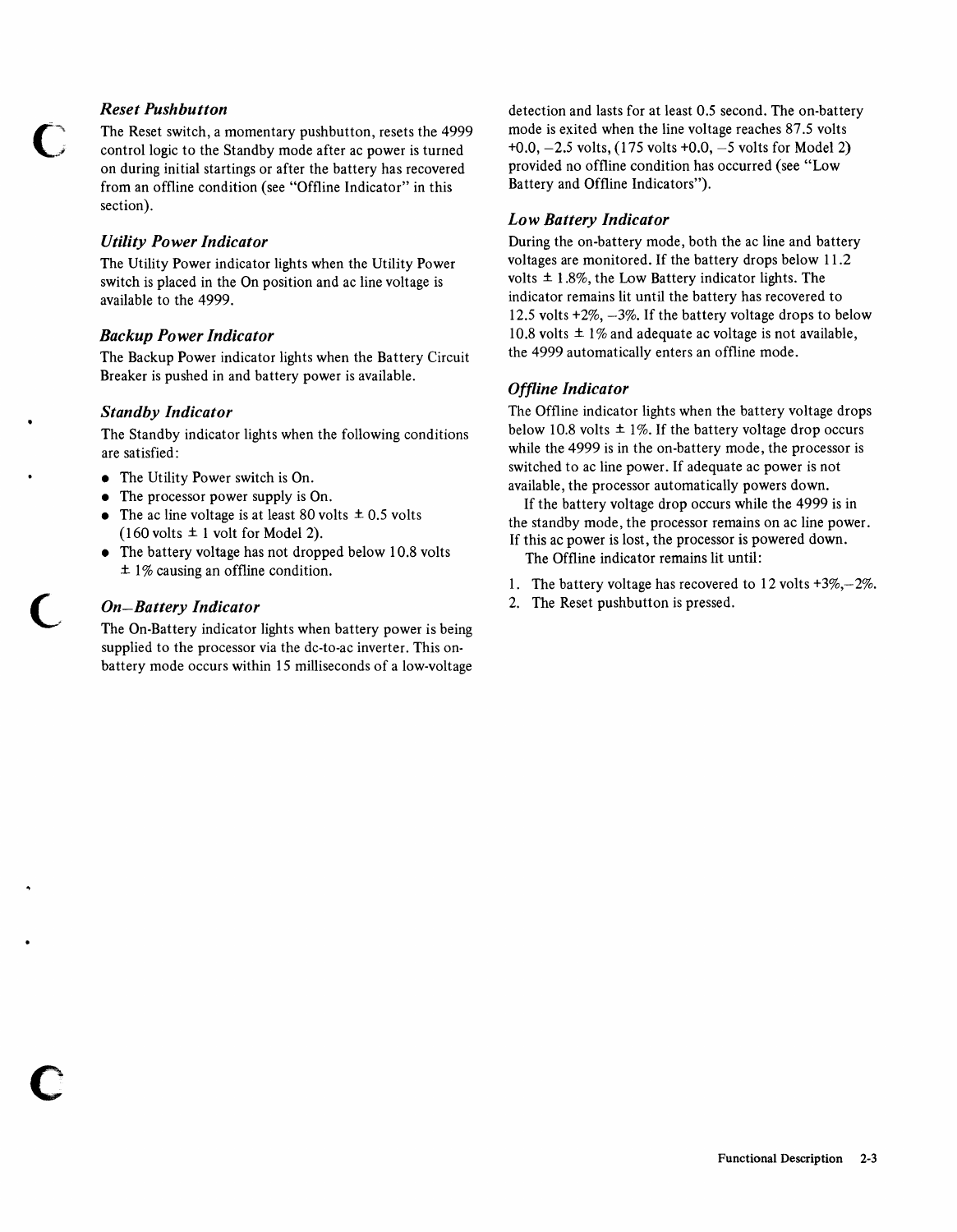2-4 GA34-0032

 $\bullet$ 

 $\bullet$ 

 $\bullet$ 

l.

 $\mathcal{C}$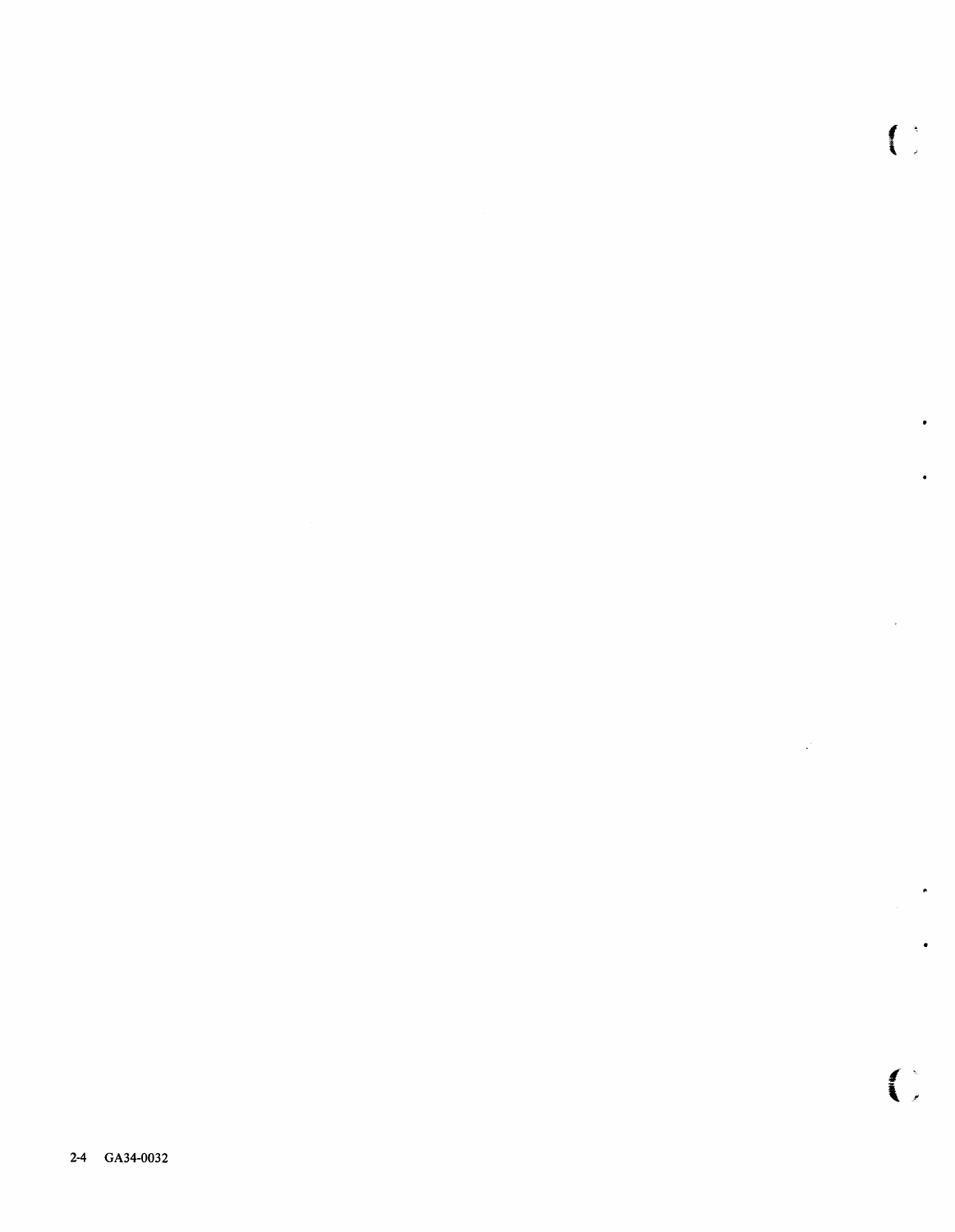# **Index**

ac power 2-1 ac warning 2-2 auxiliary transfer contacts 2-2

 $\blacktriangledown$ 

•

 $\mathsf C$ 

c

battery 1-4 battery charger 1-4 battery power 2-1 battery voltage sensing 2-2 battery wiring 1-4 buttons 2-2

capacity 1-2 charger 1-4 class interrupt  $1-2$ , 2-2 controls and indicators backup power indicator 2-3 battery circuit breaker 2-2 low battery indicator 2-3 offline indicator 2-3 on-battery indicator 2-3 reset pushbutton 2-3 standby indicator 2-3 utility power indicator 2-3 utility power on/off switch 2-2 customer requirements battery and battery charger 1-4 battery wiring 1-4 environment 1-4 instant power off (IPO) interlock 1-4

dc power

emergency off (see IPO) environment 1-4

functional description 2-1 functions 2-1 fuses, location of 1-3

general description 1-2

hook-ups 1-4

IBM 4997 rack 1-1 indicators 2-3 instant power off (lPO) interlock 1-4 introduction 1-1 IPO 1-4

lights 2-3 line voltage sensing 2-1 models 1-1 on-battery mode 2-2 physical description 1-3 power ac 2-1  $\ddot{\phantom{1}}$ dc 2-1 reset 2-2 size 1-1, 1-3 specifications, physical depth 1-3 height 1-3 weight 1-3 width 1-3 switches 2-2 utility power 2-1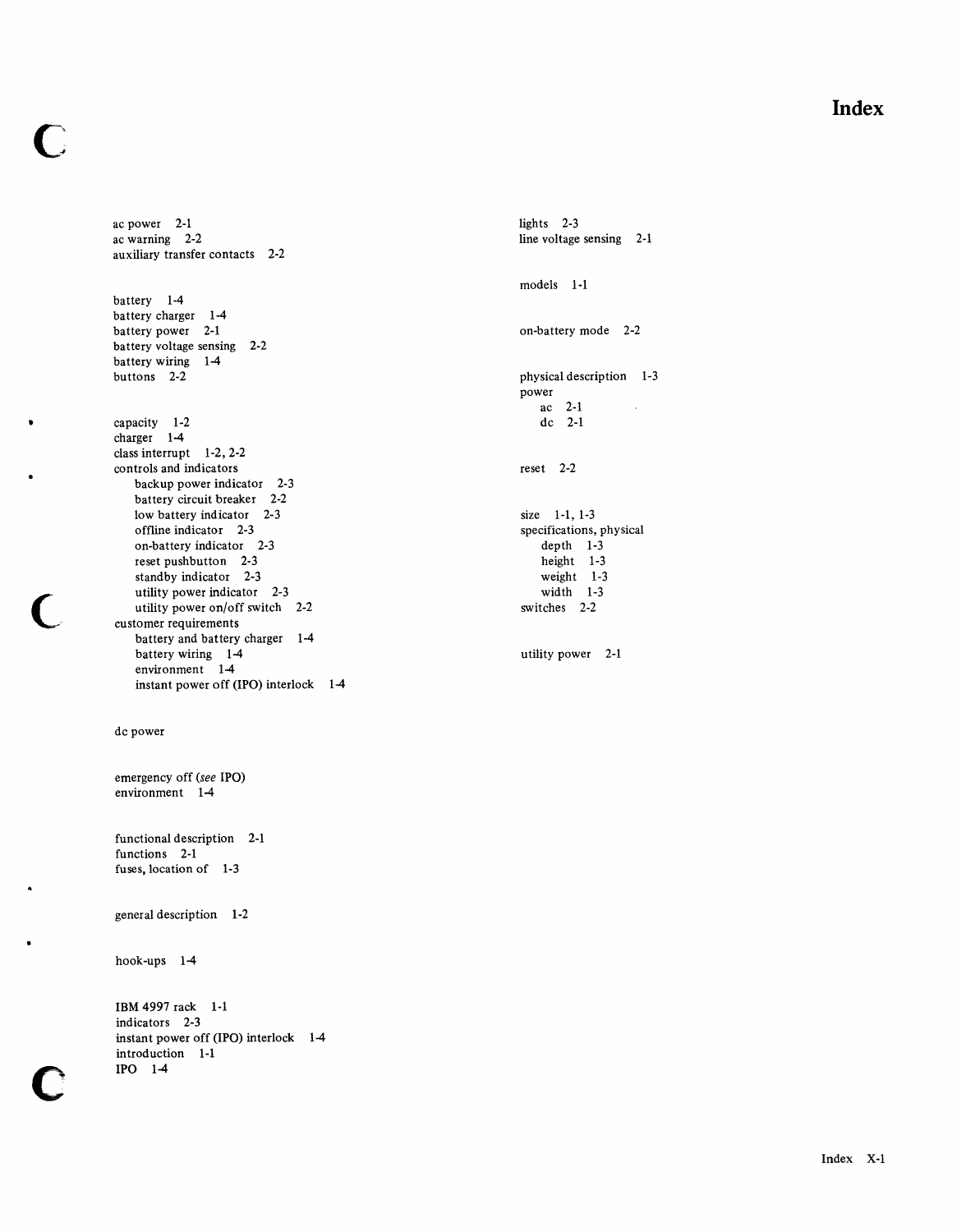X-2 GA34-0032

 $\bigcap$ 

 $\overline{\mathcal{L}}$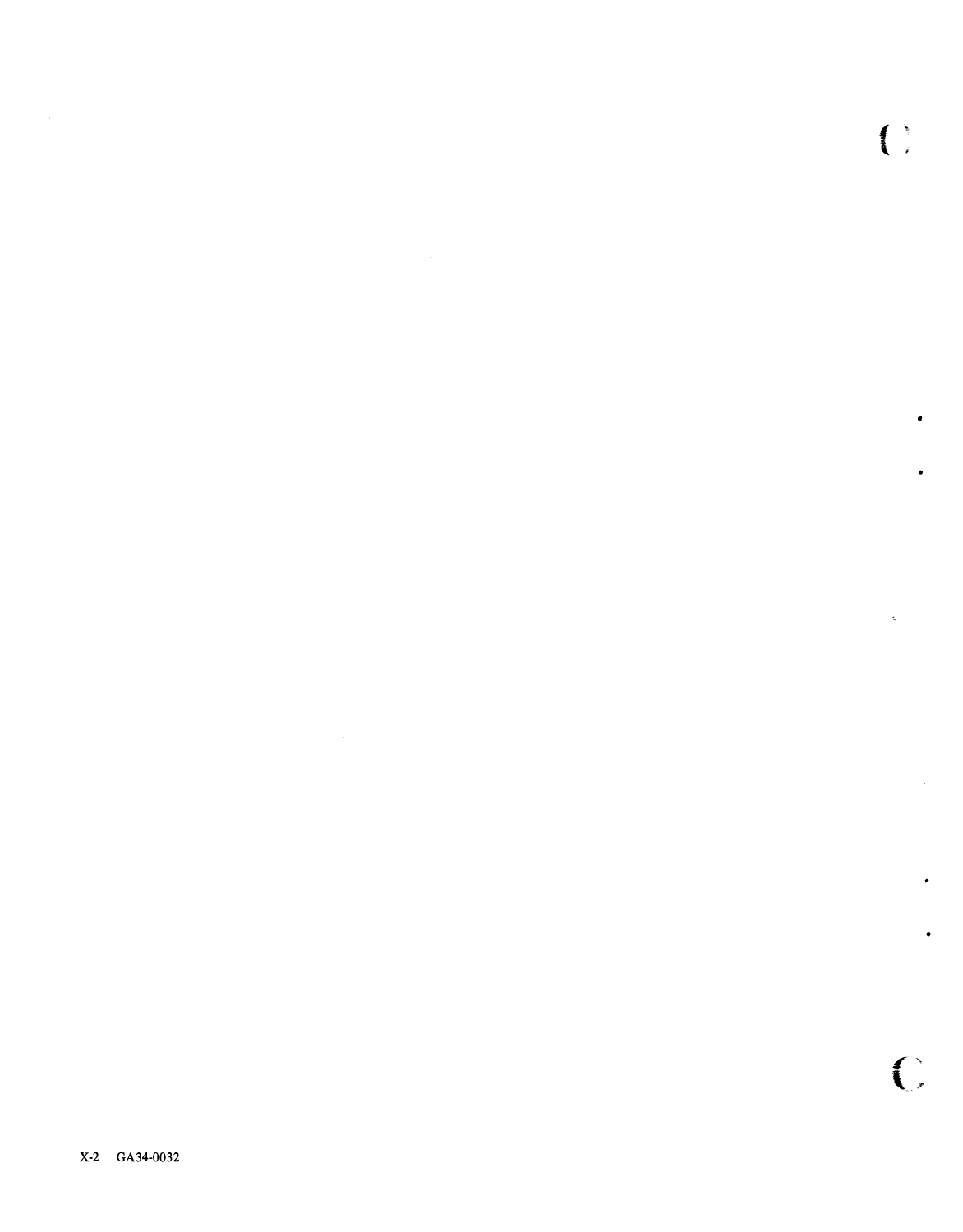IBM Series/1 4999 Battery Backup Unit Description GA34-0032-0

c

•

Cut or

 $\mathbf{I}$ 

 $\mathbf{I}$ 

•

c

READER'S COMMENT FORM

## YOUR COMMENTS, PLEASE . . .

Your comments assist us in improving the usefulness of our publications; they are an important part of the input used in preparing updates to the publications. All comments and suggestions become the property of IBM.

Please do not use this form for technical questions about the system or for requests for additional publications; this only delays the response. Instead, direct your inquiries or requests to your IBM representative or to the IBM branch office serving your locality.

Corrections or clarifications needed:

Page Comment

What is your occupation?

Number of latest Technical Newsletter (if any) concerning this publication: \_ Please indicate your name and address in the space below if you wish a reply.

Thank you for your cooperation. No postage stamp necessary if mailed in the U.S.A. (Elsewhere, an I BM office or representative will be happy to forward your comments.)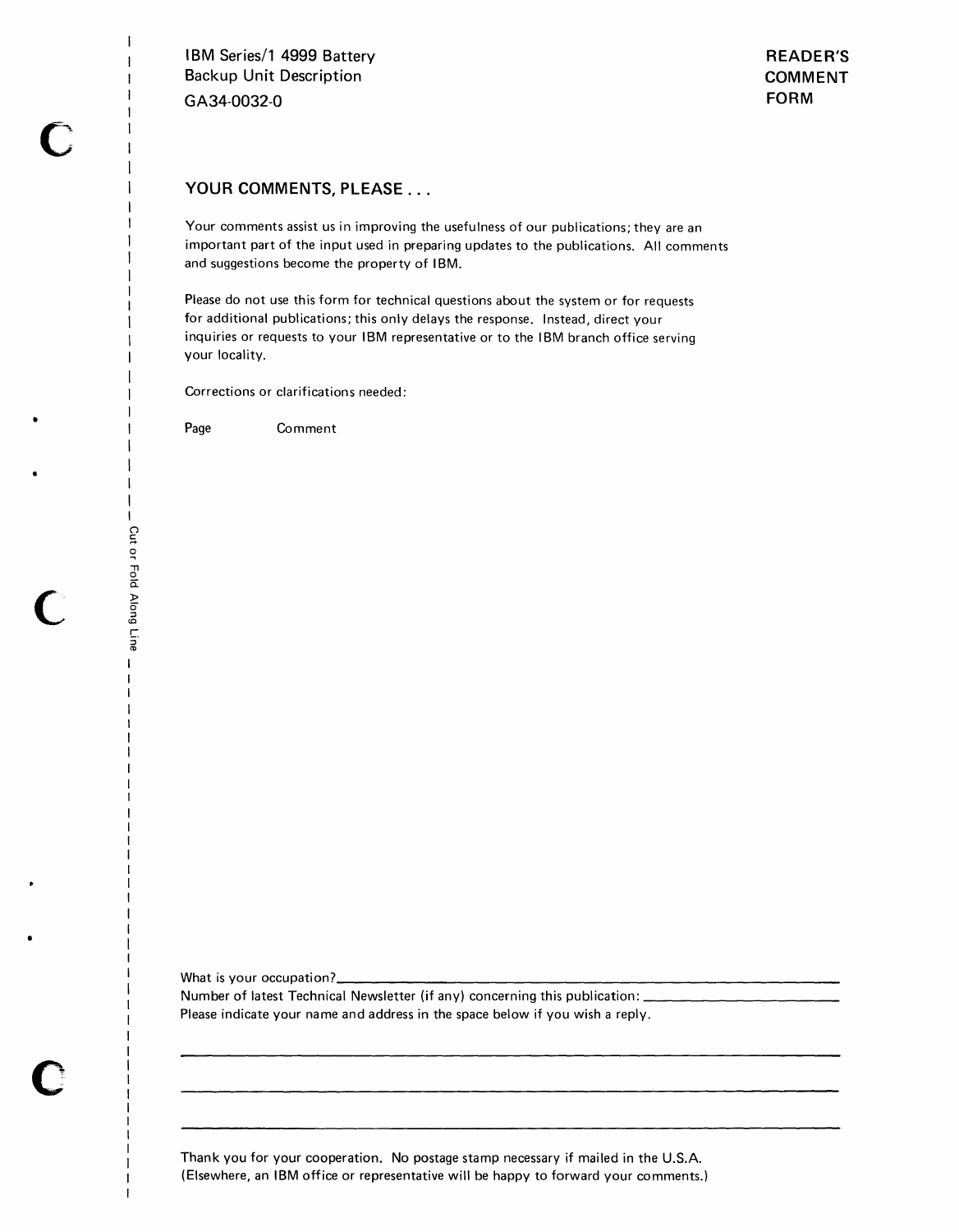#### Your comments, please . . .

This manual is part of a library that serves as a reference source for IBM systems. Your comments on the other side of this form will be carefully reviewed by the persons responsible for writing and publishing this material. All comments and suggestions become the property of IBM.



I

Cut Along Line

I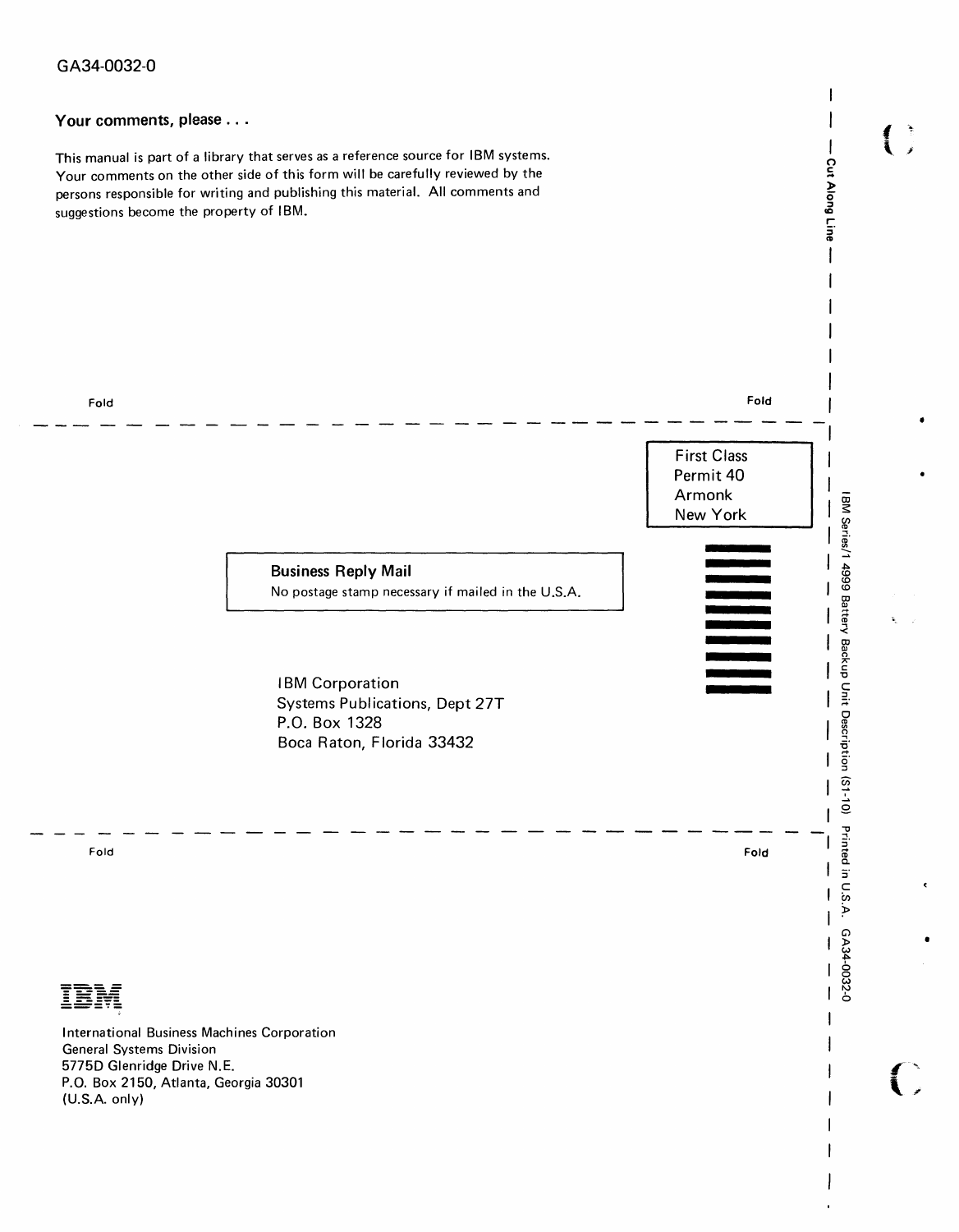IBM Series/1 4999 Battery Backup Unit Description GA34-0032-0

c

 $\sum_{\text{even} \text{ non--} }$ 

c

 $\overline{\phantom{a}}$ J long Line

 $\overline{1}$ 

 $\mathbf{I}$ 

READER'S COMMENT FORM

### YOUR COMMENTS, PLEASE . . .

Your comments assist us in improving the usefulness of our publications; they are an important part of the input used in preparing updates to the publications. All comments and suggestions become the property of IBM.

Please do not use this form for technical questions about the system or for requests for additional publications; this only delays the response. Instead, direct your inquiries or requests to your IBM representative or to the IBM branch office serving your locality.

Corrections or clarifications needed:

Page Comment

What is your occupation?\_

Number of latest Technical Newsletter (if any) concerning this publication:  $\_\_$ Please indicate your name and address in the space below if you wish a reply.

Thank you for your cooperation. No postage stamp necessary if mailed in the U.S.A. (Elsewhere, an IBM office or representative will be happy to forward your comments.)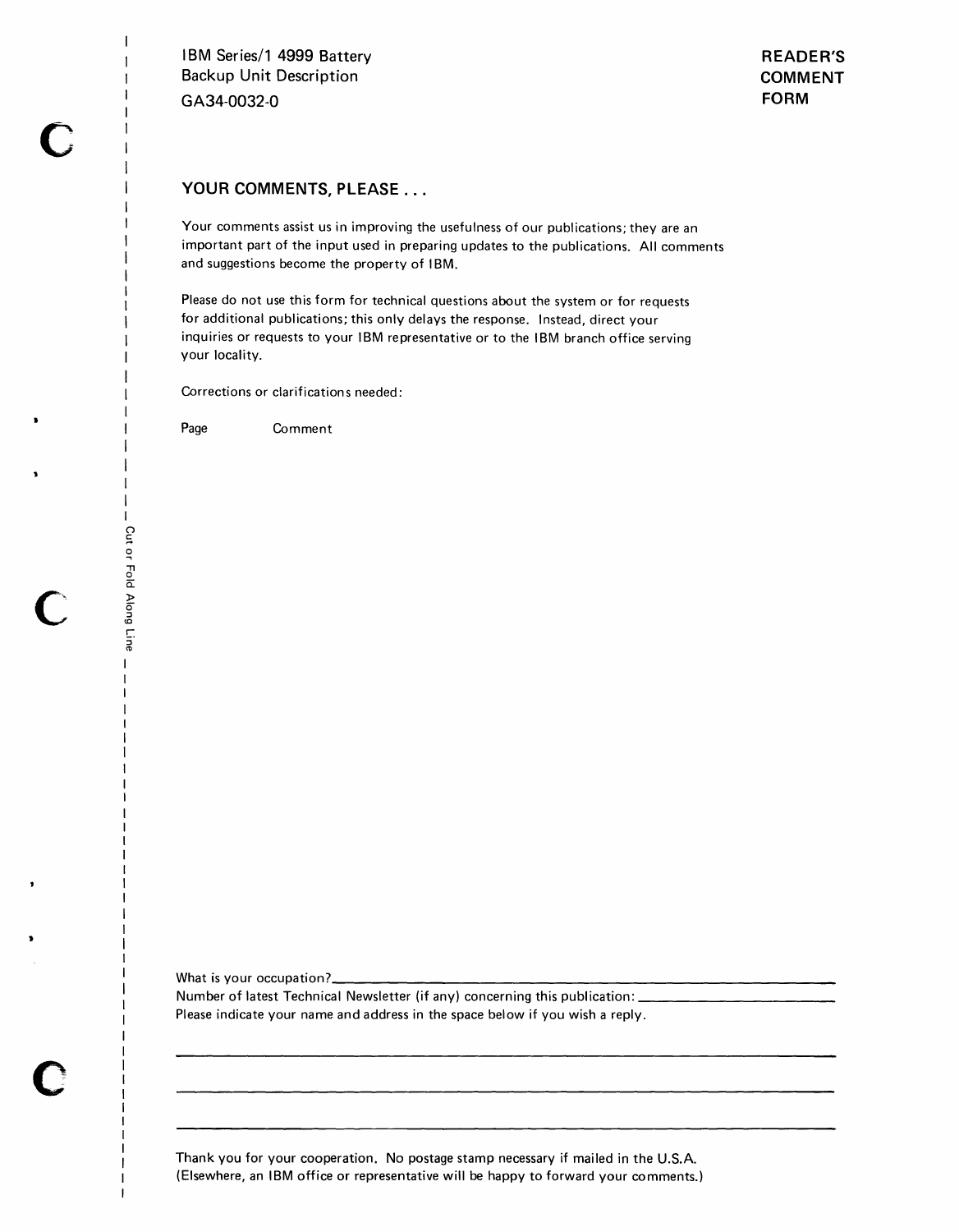#### **Your comments, please .** ..

This manual is part of a library that serves as a reference source for IBM systems. Your comments on the other side of this form will be carefully reviewed by the persons responsible for writing and publishing this material. All comments and suggestions become the property of IBM.



Cut Along Line

 $\mathbf{I}$ 

 $\mathbf{I}$ 

 $\left(\begin{array}{c} \cdot \\ \cdot \end{array}\right)$ J